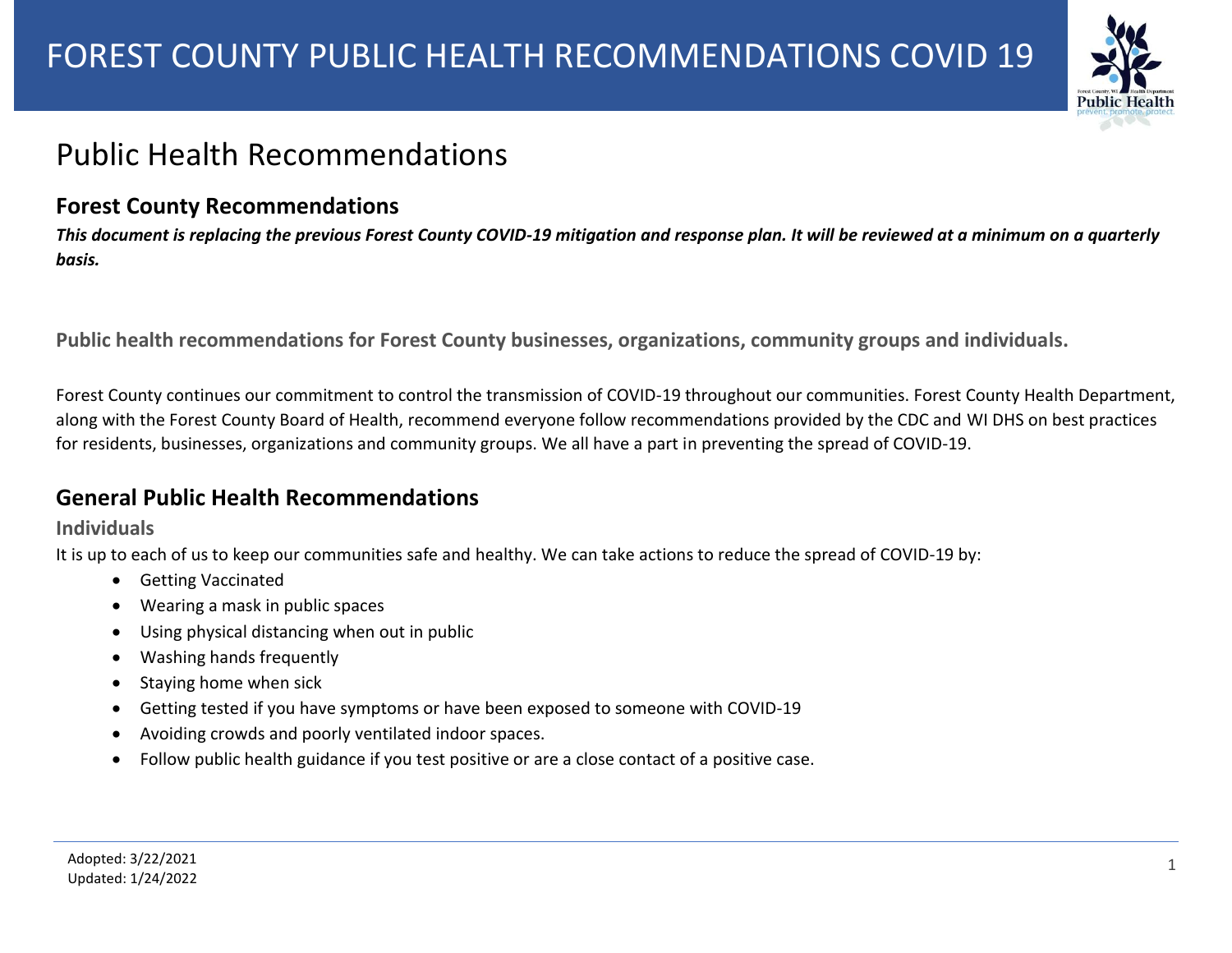

## **Businesses and Worksites**

- WI Economic Development Corporation COVID-19 Business Resources<https://wedc.org/programs-and-resources/covid-19-response/>
- Occupational Safety and Department of Labor (OSHA) Guidance on Mitigating and Preventing the spread of COVID-19 in the Workplace <https://www.osha.gov/coronavirus/safework>
- Wisconsin Department of Health Services (DHS) COVID-19 Information for Businesses, Employers, and Workers <https://www.dhs.wisconsin.gov/covid-19/employers.htm>
- Wisconsin Department of Agriculture Trade and Consumer Protection COVID-19 Guidelines for Food Supply, Delivery and Recreational Facilitie[s https://datcp.wi.gov/Pages/News\\_Media/Covid19FoodSupplyDelivery.aspx](https://datcp.wi.gov/Pages/News_Media/Covid19FoodSupplyDelivery.aspx)

## **Schools**

- Wisconsin Department of Health Services Recommendations for Schools <https://www.dhs.wisconsin.gov/covid-19/schools.htm>
- CDC Guidance for COVID-19 Prevention in K-12 Schools [https://www.cdc.gov/coronavirus/2019-ncov/community/schools-childcare/k-](https://www.cdc.gov/coronavirus/2019-ncov/community/schools-childcare/k-12-guidance.html)[12-guidance.html](https://www.cdc.gov/coronavirus/2019-ncov/community/schools-childcare/k-12-guidance.html)
- American Academy of Pediatrics: COVID-19 Guidance for Safe Schools [https://www.aap.org/en/pages/2019-novel-coronavirus-covid-19](https://www.aap.org/en/pages/2019-novel-coronavirus-covid-19-infections/clinical-guidance/covid-19-planning-considerations-return-to-in-person-education-in-schools/) [infections/clinical-guidance/covid-19-planning-considerations-return-to-in-person-education-in-schools/](https://www.aap.org/en/pages/2019-novel-coronavirus-covid-19-infections/clinical-guidance/covid-19-planning-considerations-return-to-in-person-education-in-schools/)
- DHS Guidelines for the Prevention, Investigation, and Control of COVID-19 Outbreaks in K-12 Schools in Wisconsin <https://www.dhs.wisconsin.gov/publications/p02757.pdf>
- Wisconsin Department of Public Instruction: COVID-19 Infection Control and Mitigation Measures for Wisconsin Schools 2021/2022 [https://dpi.wi.gov/sites/default/files/imce/sspw/pdf/DPI\\_Infection\\_Control\\_and\\_Mitigation\\_Measures\\_for\\_Schools.pdf#msdynttrid=jS](https://dpi.wi.gov/sites/default/files/imce/sspw/pdf/DPI_Infection_Control_and_Mitigation_Measures_for_Schools.pdf#msdynttrid=jSHRzl8yr8yXK9eU-1V_xHrKXuE5Wrxsv3hYbFDNTZI) [HRzl8yr8yXK9eU-1V\\_xHrKXuE5Wrxsv3hYbFDNTZI](https://dpi.wi.gov/sites/default/files/imce/sspw/pdf/DPI_Infection_Control_and_Mitigation_Measures_for_Schools.pdf#msdynttrid=jSHRzl8yr8yXK9eU-1V_xHrKXuE5Wrxsv3hYbFDNTZI)

## **Childcare**

Department of Children and Families (CDF) COVID-19 Resources <https://dcf.wisconsin.gov/covid-19/childcare/providers>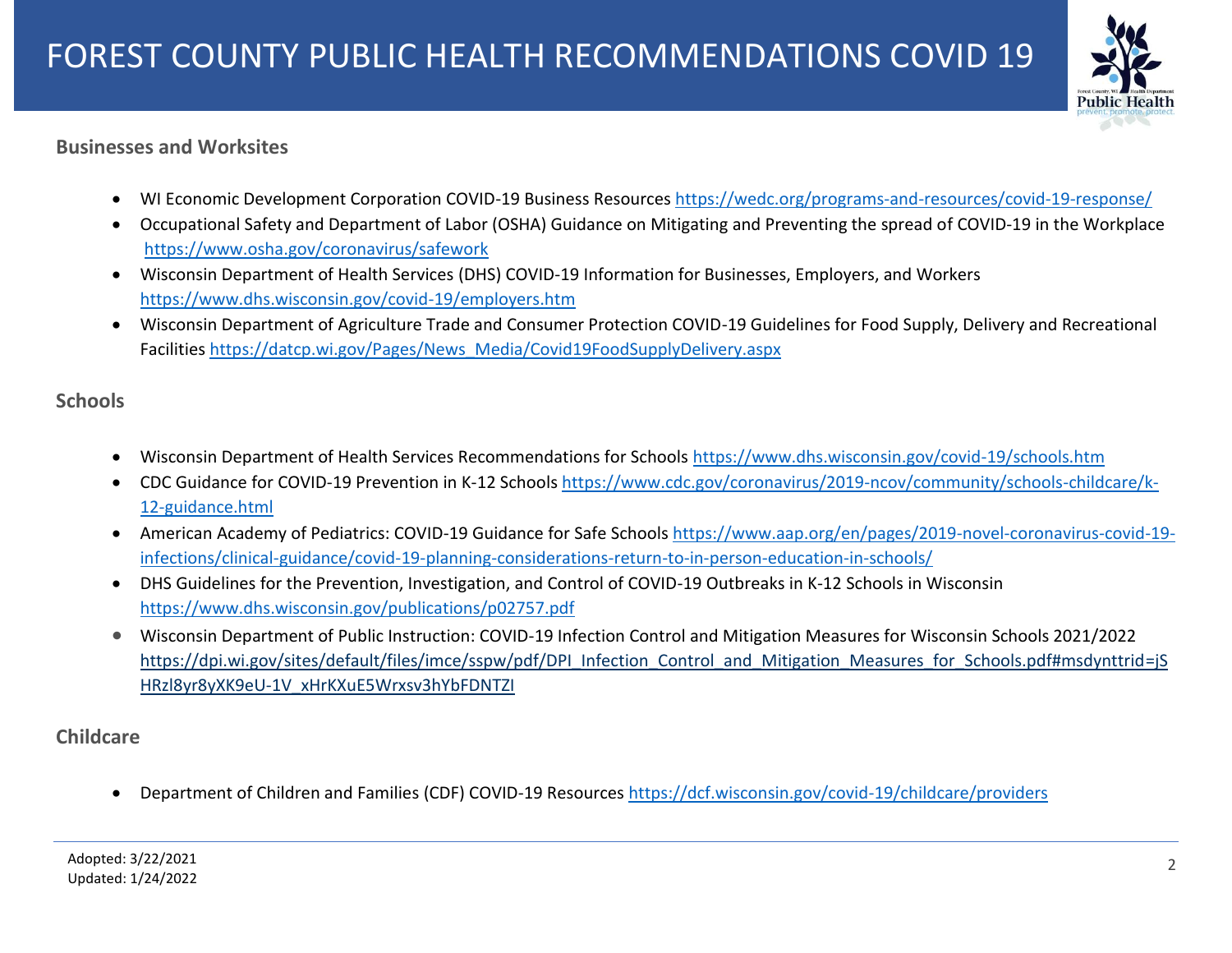

 Wisconsin Department of Health Services Guidelines for the Prevention, Investigation, and Control of COVID-19 Outbreaks in Child Care Settings<https://www.dhs.wisconsin.gov/publications/p02878.pdf>

**Long Term Care**

- CDC guidance for Wisconsin nursing homes and intermediate care facilities for individuals with intellectual disabilities (ICF/IID) and/ who have chronic medical conditions <https://www.dhs.wisconsin.gov/covid-19/nursing-homes.htm>
- Preventing and Managing COVID-19 Outbreaks in Assisted Living Facilities and Skilled Nursing Facilities <https://www.dhs.wisconsin.gov/publications/p02897.pdf>
- Centers for Medicare<https://www.cms.gov/outreach-education/partner-resources/coronavirus-covid-19-partner-resources>

## **Disease metrics**

Forest County Health Department monitors a variety of COVID-19 data metrics to help inform decision making and recommendations. We continue to follow recommendations and guidelines set forth by the Centers for Disease Control and Prevention (CDC) and the Wisconsin Department of Health Services (DHS). The recommendations within this plan are subject to change as guidance is updated by the CDC and DHS.

DHS offers regional and county-level data for disease activity, hospital capacity and vaccination that we monitor daily. This data can be viewed here:<https://www.dhs.wisconsin.gov/covid-19/index.htm>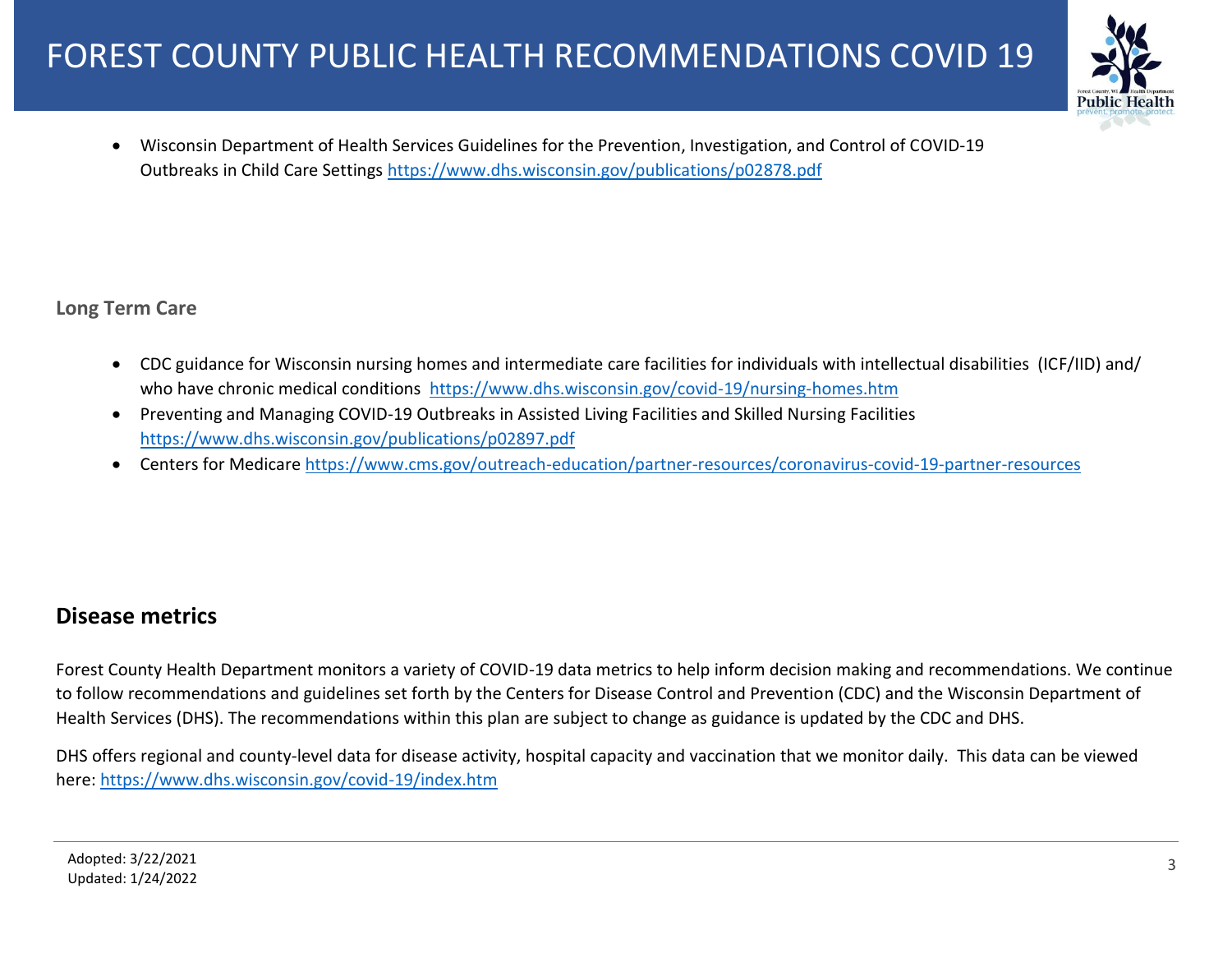

#### **Forest County Health Department's recommendations are based on COVID-19 case activity level as determined by the Wisconsin**

**Department of Health Services.** The case activity level is a summary indicator that combines COVID-19 case rate per 100,000 people in the last two weeks (burden) and trajectory, which is the percent change in cases from the previous to the current week. The case activity level is either low, medium, high, very high, or critically high. Recommendations for critically high and very high case activity are combined in this plan.

### **Forest County COVID-19 Disease Activity Levels Explained**

Disease activity level, burden and trajectory data for Forest County is provided by the Wisconsin Department of Health Services and can be viewed here:<https://www.dhs.wisconsin.gov/covid-19/disease.htm>

This data is updated on a weekly basis and uses the data from the previous two weeks.

| Burden (total number of cases per 100,000 in the last two weeks) |                                    |            |                                    |                                                      |                                                           |  |  |
|------------------------------------------------------------------|------------------------------------|------------|------------------------------------|------------------------------------------------------|-----------------------------------------------------------|--|--|
| Burden (case rate per 100,000)                                   |                                    |            | Burden (case rates) in percentages |                                                      |                                                           |  |  |
| Low                                                              | Case rate less than 10 per 100,000 |            | Low                                |                                                      | $0.0001\%$                                                |  |  |
| Moderate                                                         | Case rate $10 - 50$ per 100,000    |            | Moderate                           |                                                      | $0.0001\% - 0.0005\%$                                     |  |  |
| Moderately high                                                  | Case rate 50 - 100 per 100,000     |            | Moderately high                    |                                                      | $0.0005\% - 0.001\%$                                      |  |  |
| High                                                             | Case rate 100 - 350 per 100,000    |            | High                               |                                                      | $0.001\% - 0.0035\%$                                      |  |  |
| Very high                                                        | Case rate 350 - 1000 per 100,000   |            | Very high                          |                                                      | $0.0035\% - 0.01\%$                                       |  |  |
| Critically high                                                  | Case rate over 1000 per 100,000    |            | <b>Critically high</b>             |                                                      | Over 0.01%                                                |  |  |
|                                                                  |                                    | Trajectory |                                    | Value (change from prior 7-day period to most recent |                                                           |  |  |
|                                                                  |                                    |            | <b>Status</b>                      |                                                      | 7-day period)                                             |  |  |
|                                                                  |                                    | Shrinking  |                                    |                                                      | Percent change in cases is less than or equal to          |  |  |
|                                                                  |                                    |            |                                    |                                                      | negative 10 percent, and is statistically significant (p- |  |  |
|                                                                  |                                    |            |                                    |                                                      | value is less than 0.025).                                |  |  |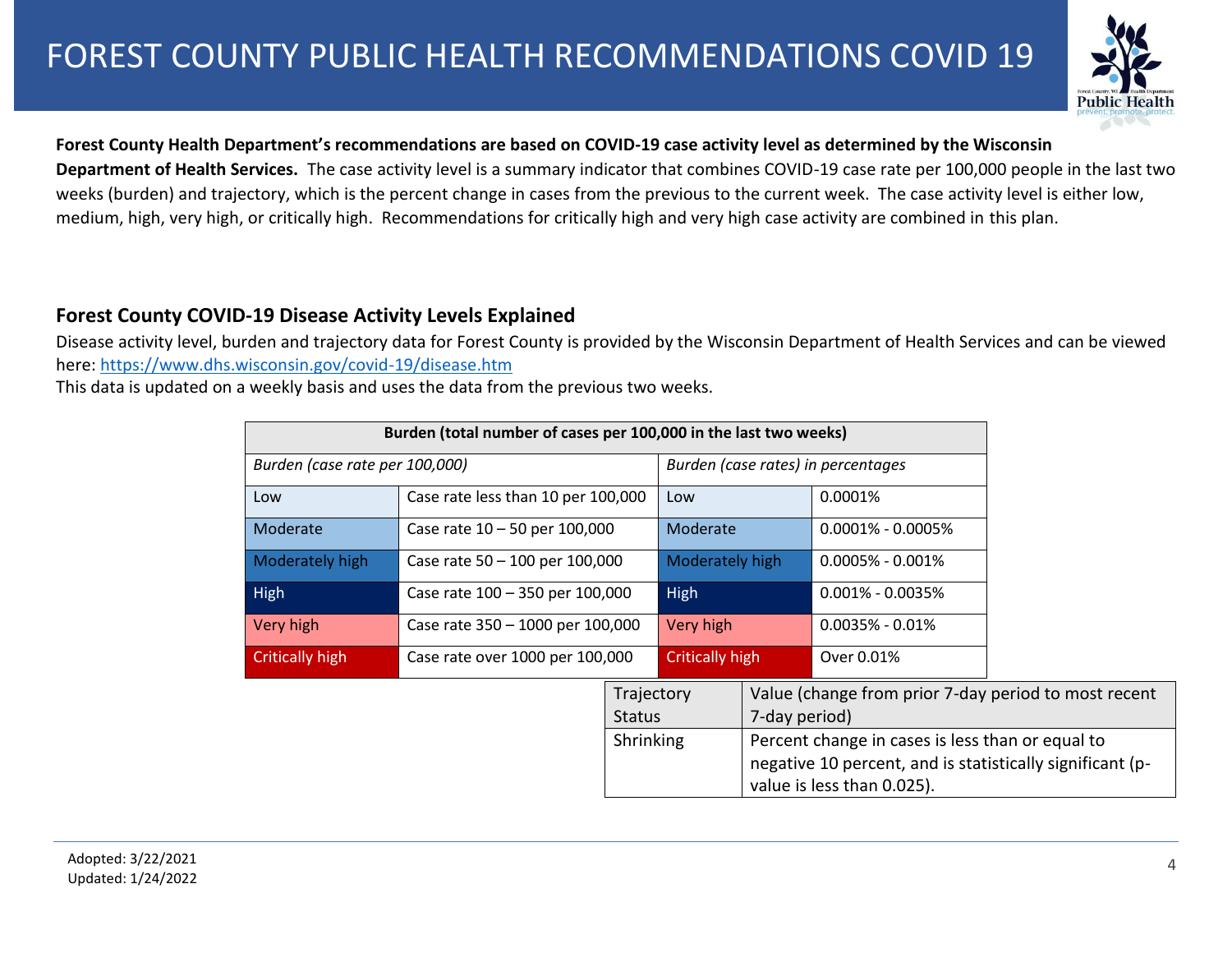# FOREST COUNTY PUBLIC HEALTH RECOMMENDATIONS COVID 19



| Burden (case rates) for Forest County with a population of 9,004 |                                                                            |                                                                                           |                                                                                                                                                                | Growing                                                        |                                                                             | Percent change in cases is greater than or equal to 10<br>percent, and is statistically significant (p-value is less |  |  |  |
|------------------------------------------------------------------|----------------------------------------------------------------------------|-------------------------------------------------------------------------------------------|----------------------------------------------------------------------------------------------------------------------------------------------------------------|----------------------------------------------------------------|-----------------------------------------------------------------------------|----------------------------------------------------------------------------------------------------------------------|--|--|--|
| Low                                                              |                                                                            | 0.9 cases in the previous two weeks                                                       |                                                                                                                                                                |                                                                |                                                                             | than 0.025)                                                                                                          |  |  |  |
| <b>Moderate</b>                                                  |                                                                            |                                                                                           | $0.9 - 4.5$ cases in the previous two weeks                                                                                                                    |                                                                | No Significant                                                              | Any other conditions besides those that meet the<br>"shrinking" or "growing" statuses described above.               |  |  |  |
| <b>Moderately high</b>                                           |                                                                            |                                                                                           | $4.5 - 9$ cases in the previous two weeks                                                                                                                      |                                                                | Change                                                                      |                                                                                                                      |  |  |  |
| <b>High</b>                                                      |                                                                            |                                                                                           | $9 - 31.5$ cases in the previous two weeks                                                                                                                     |                                                                | Trajectory is the percent case change from the previous to the current week |                                                                                                                      |  |  |  |
| <b>Very high</b>                                                 |                                                                            | $31.5 - 90$ cases in the previous two weeks                                               |                                                                                                                                                                | and indicates whether the change is statistically significant. |                                                                             |                                                                                                                      |  |  |  |
| <b>Critically high</b>                                           |                                                                            |                                                                                           | Over 90 cases in the previous two weeks                                                                                                                        |                                                                |                                                                             |                                                                                                                      |  |  |  |
|                                                                  |                                                                            |                                                                                           |                                                                                                                                                                |                                                                |                                                                             | Disease Activity Level: based on burden cases per 100,000 and case trajectory in the last two weeks                  |  |  |  |
| <b>Critically High</b>                                           |                                                                            | Burden is critically high and trajectory is shrinking, no significant change, or growing. |                                                                                                                                                                |                                                                |                                                                             |                                                                                                                      |  |  |  |
|                                                                  | <b>Very High</b>                                                           |                                                                                           | Burden is very high and trajectory is shrinking, no significant change, or growing.                                                                            |                                                                |                                                                             |                                                                                                                      |  |  |  |
|                                                                  |                                                                            |                                                                                           |                                                                                                                                                                |                                                                |                                                                             |                                                                                                                      |  |  |  |
|                                                                  | <b>High</b>                                                                |                                                                                           | Burden is moderate and trajectory is growing.                                                                                                                  |                                                                |                                                                             |                                                                                                                      |  |  |  |
|                                                                  |                                                                            |                                                                                           | Burden is moderately high and trajectory is no significant change or growing.<br>Burden is high and trajectory is shrinking, no significant change or growing. |                                                                |                                                                             |                                                                                                                      |  |  |  |
|                                                                  |                                                                            |                                                                                           |                                                                                                                                                                |                                                                |                                                                             |                                                                                                                      |  |  |  |
| <b>Medium</b>                                                    |                                                                            |                                                                                           | Burden is low and trajectory is growing.                                                                                                                       |                                                                |                                                                             |                                                                                                                      |  |  |  |
|                                                                  |                                                                            |                                                                                           | Burden is moderate and trajectory is shrinking or no significant change.<br>Burden is moderately high and trajectory is shrinking.                             |                                                                |                                                                             |                                                                                                                      |  |  |  |
|                                                                  |                                                                            |                                                                                           |                                                                                                                                                                |                                                                |                                                                             |                                                                                                                      |  |  |  |
|                                                                  | Burden is low and trajectory is shrinking or no significant change.<br>Low |                                                                                           |                                                                                                                                                                |                                                                |                                                                             |                                                                                                                      |  |  |  |
|                                                                  |                                                                            |                                                                                           |                                                                                                                                                                |                                                                |                                                                             |                                                                                                                      |  |  |  |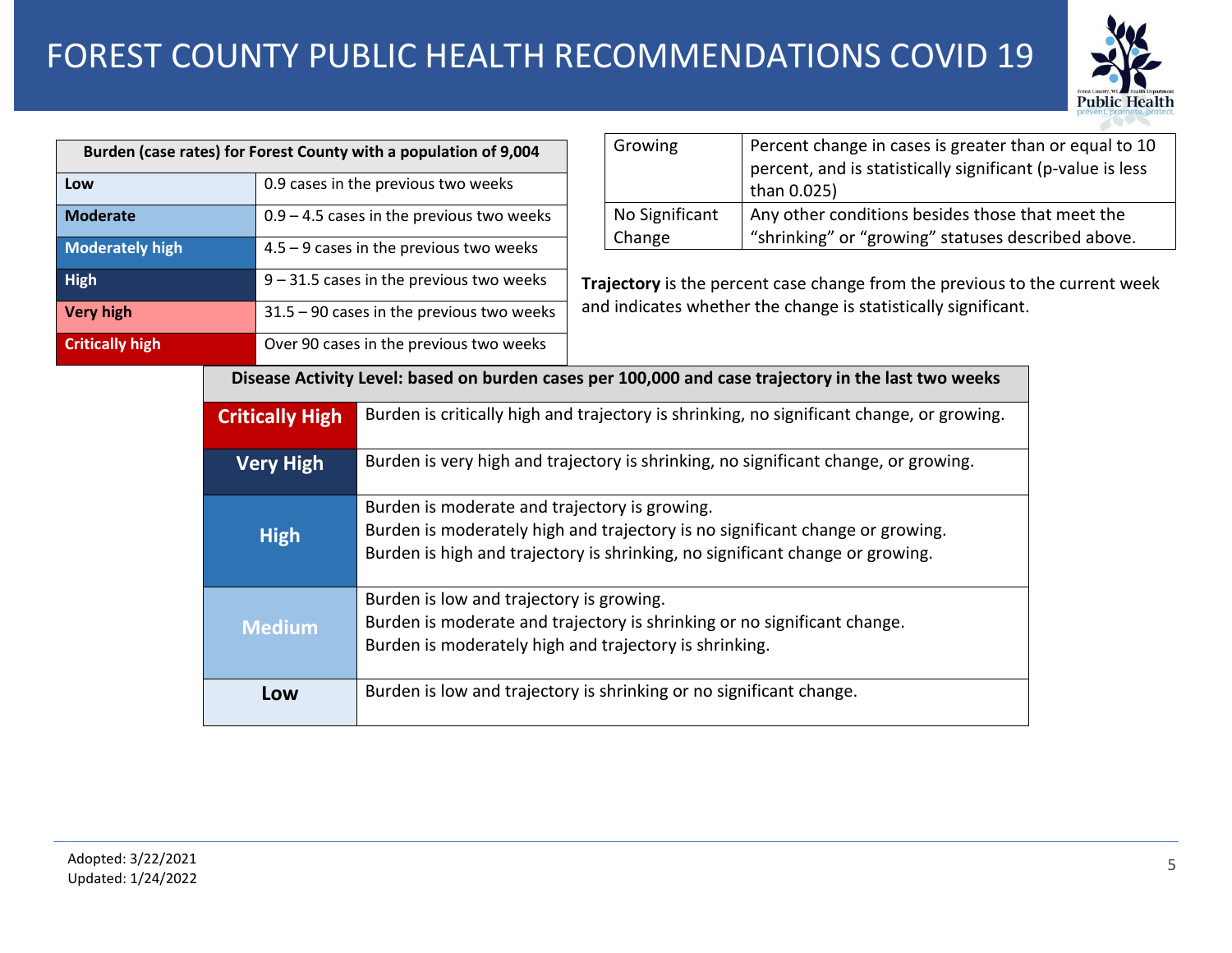

### You can also view statewide, regional and county specific data at [https://www.dhs.wisconsin.gov/covid-19/disease.htm.](https://www.dhs.wisconsin.gov/covid-19/disease.htm)



This is a current snapshot of the disease activity in Wisconsin. As you can see the whole state is listed as critically high.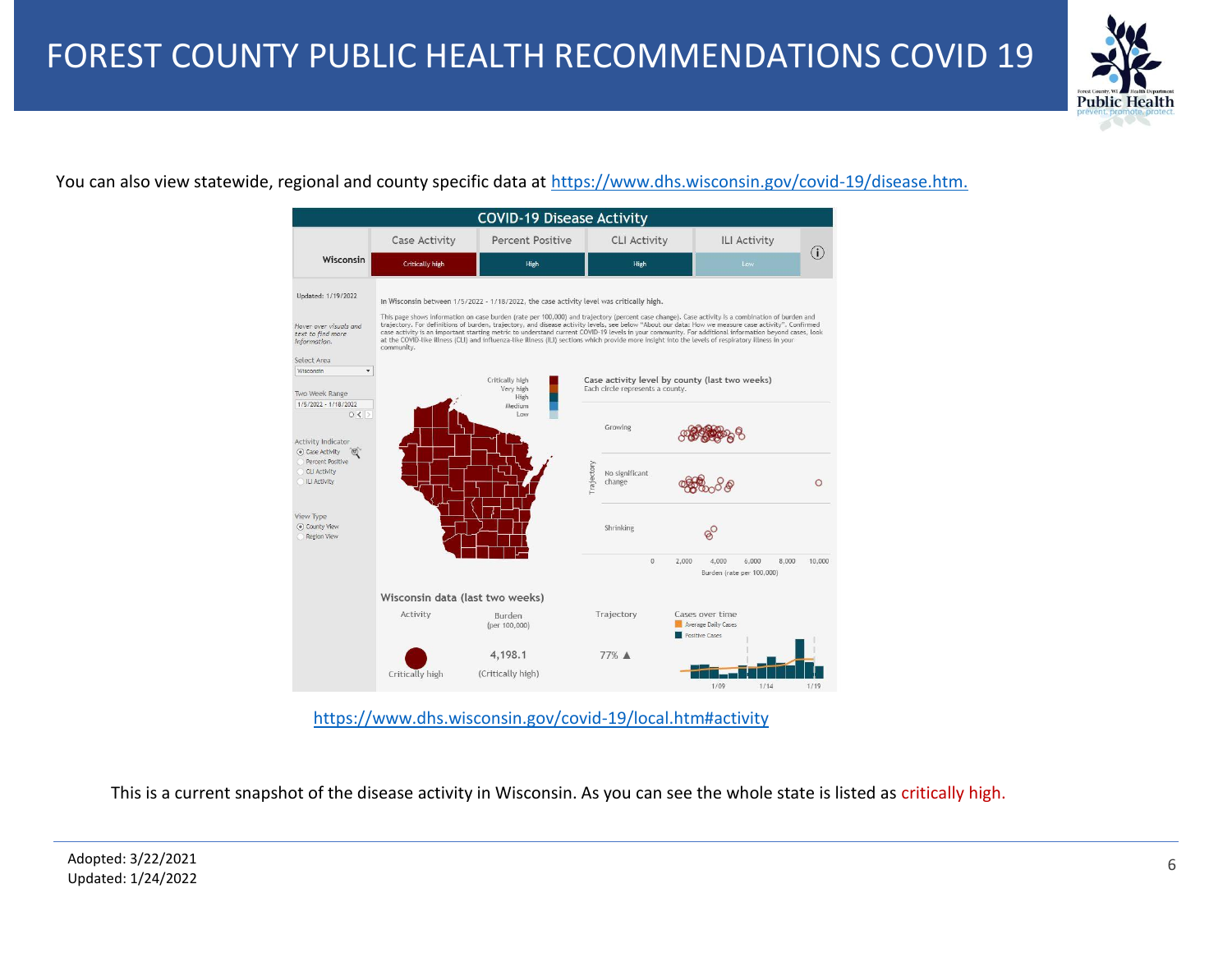

The Omicron variant is here now. From what we know about the variant the CDC shortened the recommended time for isolation for the public. People with COVID-19 should isolate for 5 days and if they are asymptomatic or their symptoms are resolving (without fever for 24 hours), follow that by 5 days of wearing a mask when around others to minimize the risk of infecting people they encounter. The change is motivated by science demonstrating that the majority of SARS-CoV-2 transmission occurs early in the course of illness, generally in the 1-2 days prior to onset of symptoms and the 2-3 days after.

Data from South Africa and the United Kingdom demonstrate the vaccine effectiveness against infection for two doses of an mRNA vaccine is approximately 35%. A COVID-19 vaccine booster dose restores vaccine effectiveness against infection to 75%. COVID-19 vaccination decreases the risk of sever disease, hospitalization, and death from COVID-19. CDC strongly encourages COVID-19 vaccination for everyone 5 and older and boosters for everyone 16 and older. Vaccination is the best way to protect yourself and reduce the impact of COVID-19 on our communities.

Public health will follow the current DHS guidelines for contact tracing, prioritizing resources to outbreaks in congregate settings. For more information and local COVID-19 updates go to: [www.forestcountypublichealth.org](http://www.forestcountypublichealth.org/) or follow us on Facebook.

#### **IF YOU TEST POSTIVE FOR COVID-19 (ISOLATE)**

**Everyone, regardless of vaccination status should:** Stay home for 5 days

If you have no symptoms or your symptoms are resolving after 5 days, you can leave your house, you must wear a mask around others for 5 additional days.

*If you have a fever, continue to stay home until your fever resolves.* 

#### **IF YOU WERE EXPOSED TO SOMEONE WITH COVID-19 (QUARANTINE)**

**If you:** 

- **Are fully vaccinated (2 doses of Pfizer or Moderna vaccine over 6 months ago and not boosted)**
- **Completed the primary series of J&J over 2 months ago and are not boosted**